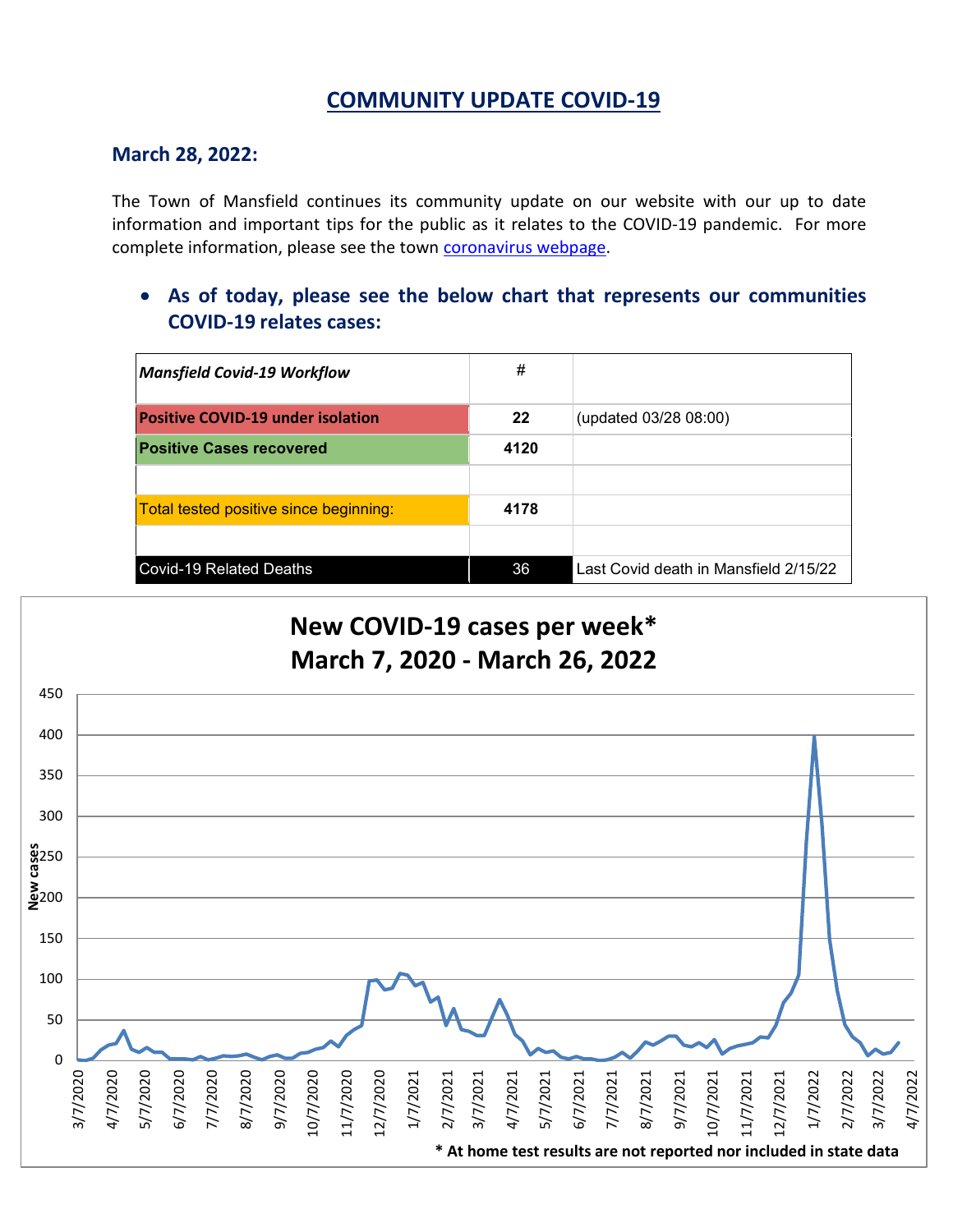

# • [Bristol County COVID-19 Community Level is identified as LOW](https://www.cdc.gov/coronavirus/2019-ncov/your-health/covid-by-county.html?ACSTrackingID=USCDC_2145-DM76655&ACSTrackingLabel=02.25.2022%20-%20COVID-19%20Data%20Tracker%20Weekly%20Review&deliveryName=USCDC_2145-DM76655)

[COVID-19 Community Levels](https://www.cdc.gov/coronavirus/2019-ncov/science/community-levels.html) are a new tool to help communities decide what prevention steps to take based on the latest data. Levels can be low, medium, or high and are determined by looking at hospital beds being used, hospital admissions, and the total number of new COVID-19 cases in an area. Take precautions to protect yourself and others from COVID-19 based on the COVID-19 Community Level in your area.

In **Bristol County,** community level is **Low**.

- Stay [up to date](https://www.cdc.gov/coronavirus/2019-ncov/vaccines/stay-up-to-date.html) with COVID-19 vaccines
- [Get tested](https://www.cdc.gov/coronavirus/2019-ncov/testing/diagnostic-testing.html) if you have symptoms

People may choose to mask at any time. People with symptoms, a positive test, or exposure to someone with COVID-19 should wear a mask. If you are immunocompromised, learn more about [how to protect yourself.](https://www.cdc.gov/coronavirus/2019-ncov/science/community-levels.html#anchor_47145)

COVID-19 Community Level designations throughout Massachusetts as of March 24th:

| County           | <b>COVID-19 Community Level</b> | County         | <b>COVID-19 Community Level</b> |
|------------------|---------------------------------|----------------|---------------------------------|
| Barnstable       | Low                             | Hampshire      | Low                             |
| <b>Berkshire</b> | Low                             | Middlesex      | Low                             |
| <b>Bristol</b>   | Low                             | Nantucket      | Low                             |
| <b>Dukes</b>     | Low                             | <b>Norfolk</b> | Low                             |
| <b>Essex</b>     | Low                             | Plymouth       | Low                             |
| Franklin         | Low                             | Suffolk        | Low                             |
| Hampden          | Low                             | Worcester      | Low                             |

| County         | <b>COVID-19 Community Level</b> |
|----------------|---------------------------------|
| Hampshire      | Low                             |
| Middlesex      | Low                             |
| Nantucket      | Low                             |
| <b>Norfolk</b> | Low                             |
| Plymouth       | Low                             |
| Suffolk        | Low                             |
| Worcester      | Low                             |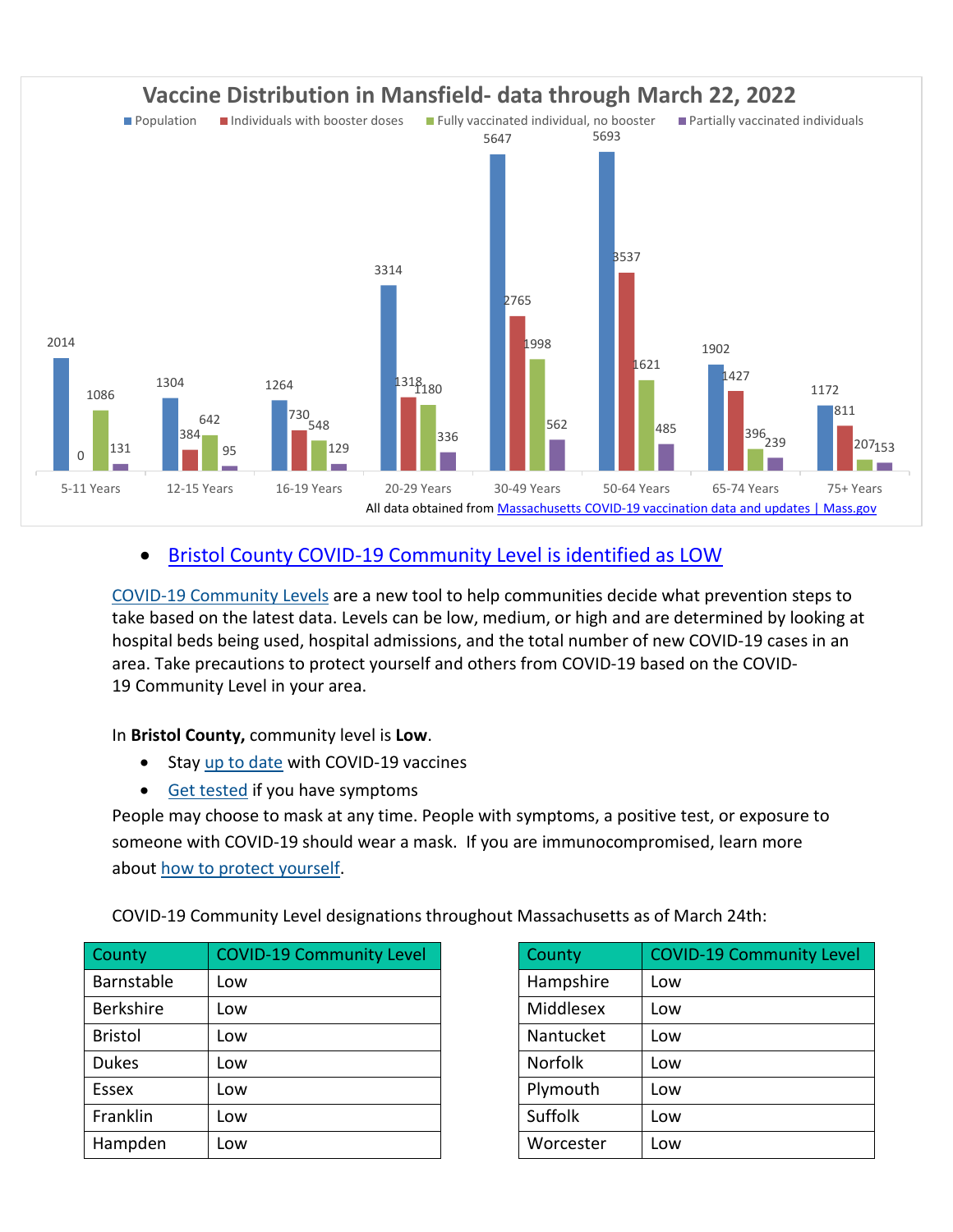## • [Treatments for COVID-19](https://www.mass.gov/info-details/treatments-for-covid-19)

Free treatments for COVID-19 are available. They can help prevent hospitalization and reduce your chance for severe disease.

Treatment is available for people who are at increased risk of severe disease, test positive for COVID-19 and have any symptoms, even mild ones (such as runny nose or cough). The sooner you start treatment, the better.

- **Call your doctor right away** to learn about your treatment options, OR
- **Call (508) 213-1380** to speak with a Gothams representative. If you're eligible for COVID-19 treatment, they can schedule an infusion appointment for you at one of their 7 sites in Massachusetts. Gothams COVID-19 Self-



Referral Treatment Line is open Monday–Saturday from 8 a.m. to 6 p.m.

## • [Get Vaccinated Against COVID-19](https://www.mass.gov/covid-19-vaccine) for individuals age 5+

The Centers for Disease Control and Prevention (CDC) recommends tha[t](https://www.cdc.gov/coronavirus/2019-ncov/vaccines/stay-up-to-date.html) [Americans stay "up to date" with COVID-](https://www.cdc.gov/coronavirus/2019-ncov/vaccines/stay-up-to-date.html)[19 vaccines,](https://www.cdc.gov/coronavirus/2019-ncov/vaccines/stay-up-to-date.html) rather than be "fully vaccinated." Up to date means a person has received all recommended COVID-19 vaccines, including any booster dose(s) when eligible. Fully vaccinated means a person has received their primary series of COVID-19 vaccines.

#### **Important Links for Vaccination:**



- MA COVID-19 Vaccine Information: [www.mass.gov/info-details/massachusetts-covid-19](http://www.mass.gov/info-details/massachusetts-covid-19-vaccine-information) [vaccine-information](http://www.mass.gov/info-details/massachusetts-covid-19-vaccine-information)
- Find a Vaccine Location, including boosters: [www.vaxfinder.mass.gov](http://www.vaxfinder.mass.gov/)
- COVID-19 Vaccine frequently asked questions: [www.mass.gov/info-details/covid-19-vaccine](http://www.mass.gov/info-details/covid-19-vaccine-frequently-asked-questions)[frequently-asked-questions](http://www.mass.gov/info-details/covid-19-vaccine-frequently-asked-questions)
- COVID-19 vaccine booster shots, ages 12+: [www.cdc.gov/coronavirus/2019](http://www.cdc.gov/coronavirus/2019-ncov/vaccines/booster-shot.html) [ncov/vaccines/booster-shot.html](http://www.cdc.gov/coronavirus/2019-ncov/vaccines/booster-shot.html)
- COVID-19 booster frequently asked questions: [www.mass.gov/info-details/covid-19-booster](http://www.mass.gov/info-details/covid-19-booster-frequently-asked-questions)[frequently-asked-questions](http://www.mass.gov/info-details/covid-19-booster-frequently-asked-questions)
- Generate a COVID-19 digital vaccine card: [www.mass.gov/massachusetts-vaccination-records](http://www.mass.gov/massachusetts-vaccination-records)
- Request a copy of your vaccine record: [www.mass.gov/info-details/requesting-a-copy-of](http://www.mass.gov/info-details/requesting-a-copy-of-your-covid-19-vaccination-record)[your-covid-19-vaccination-record](http://www.mass.gov/info-details/requesting-a-copy-of-your-covid-19-vaccination-record)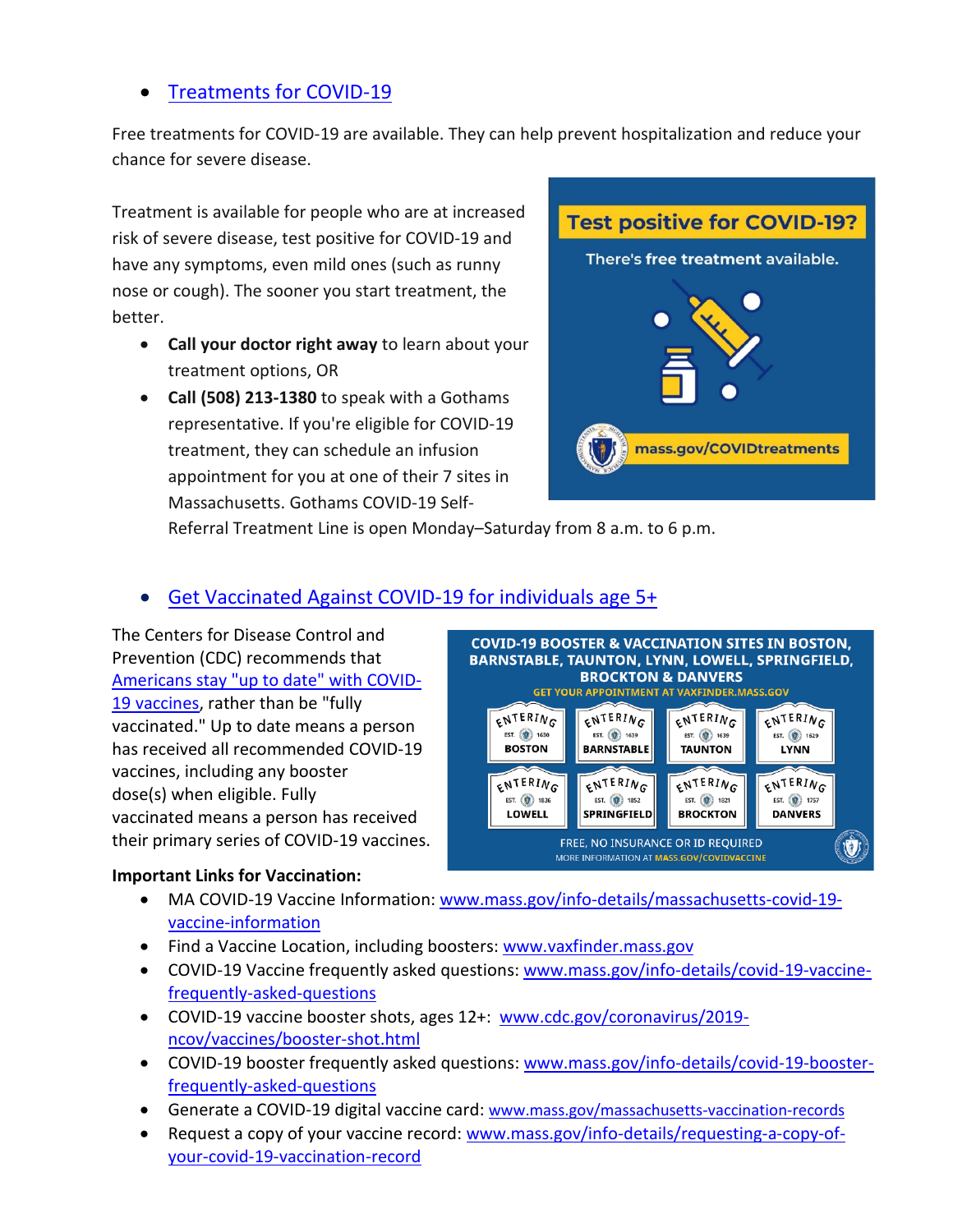• [Isolation and Quarantine Guidance for the General Public](https://www.mass.gov/info-details/isolation-and-quarantine-guidance-for-the-general-public)

### **Important Links for Isolation and Quarantine:**

- Mansfield COVID information: [www.mansfieldma.com/601/Covid-Information](http://www.mansfieldma.com/601/Covid-Information)
- COVID-19 Isolation and Quarantine Guidance for the General Public: [www.mass.gov/info](http://www.mass.gov/info-details/covid-19-isolation-and-quarantine-guidance-for-the-general-public)[details/covid-19-isolation-and-quarantine-guidance-for-the-general-public](http://www.mass.gov/info-details/covid-19-isolation-and-quarantine-guidance-for-the-general-public)
- How To Talk To Your Close Contacts: [www.cdc.gov/coronavirus/2019-ncov/daily-life](http://www.cdc.gov/coronavirus/2019-ncov/daily-life-coping/tell-your-contacts.html)[coping/tell-your-contacts.html](http://www.cdc.gov/coronavirus/2019-ncov/daily-life-coping/tell-your-contacts.html)
- Enable MassNotify on your smartphone: [www.mass.gov/info-details/enable-massnotify-on](http://www.mass.gov/info-details/enable-massnotify-on-your-smartphone)[your-smartphone](http://www.mass.gov/info-details/enable-massnotify-on-your-smartphone)

### **Recommendations for People with COVID-19 and COVID-19 Close Contacts**

Have you tested positive for COVID-19 or have mild symptoms and are waiting for test results?

- Isolate. Stay at home for at least 5 days.
- Wear a mask, stay in a separate room from other people, and use a separate bathroom if you can.
- Do not travel for 10 days.
- If you can't wear a mask, stay home and away from other people for 10 days.



Contact your healthcare provider to discuss your test results and available treatment options.

At day 6 if symptoms are improving and you have no fever without fever-reducing medication for 24 hours:

- You can leave isolation.
- Keep wearing a mask around other people for 5 more days.

If your symptoms are not improving and/or you still have fever:

• Continue to stay home until 24 hours after your fever stops without using fever-reducing medication and your symptoms have improved.

After you feel completely better, keep wearing a mask around other people at home and in public through day 10.

#### **Have you been in [close contact](https://protect-us.mimecast.com/s/pdwZCYErDnHZZn5HQfio0?domain=t.emailupdates.cdc.gov) with someone who has COVID-19?**

- Quarantine: If you are not [up to date](https://protect-us.mimecast.com/s/XvSsCZ6vEohRRkzTRm4ep?domain=t.emailupdates.cdc.gov) with COVID-19 vaccines or haven't had COVID-19 in the past 90 days, stay home and away from other people for at least 5 days. Avoid travel through day 10. If you are up to date or had COVID-19 in the past 90 days you **do not** have to quarantine.
- Wear a mask around other people for 10 days.
- Watch for symptoms of COVID-19 for 10 days.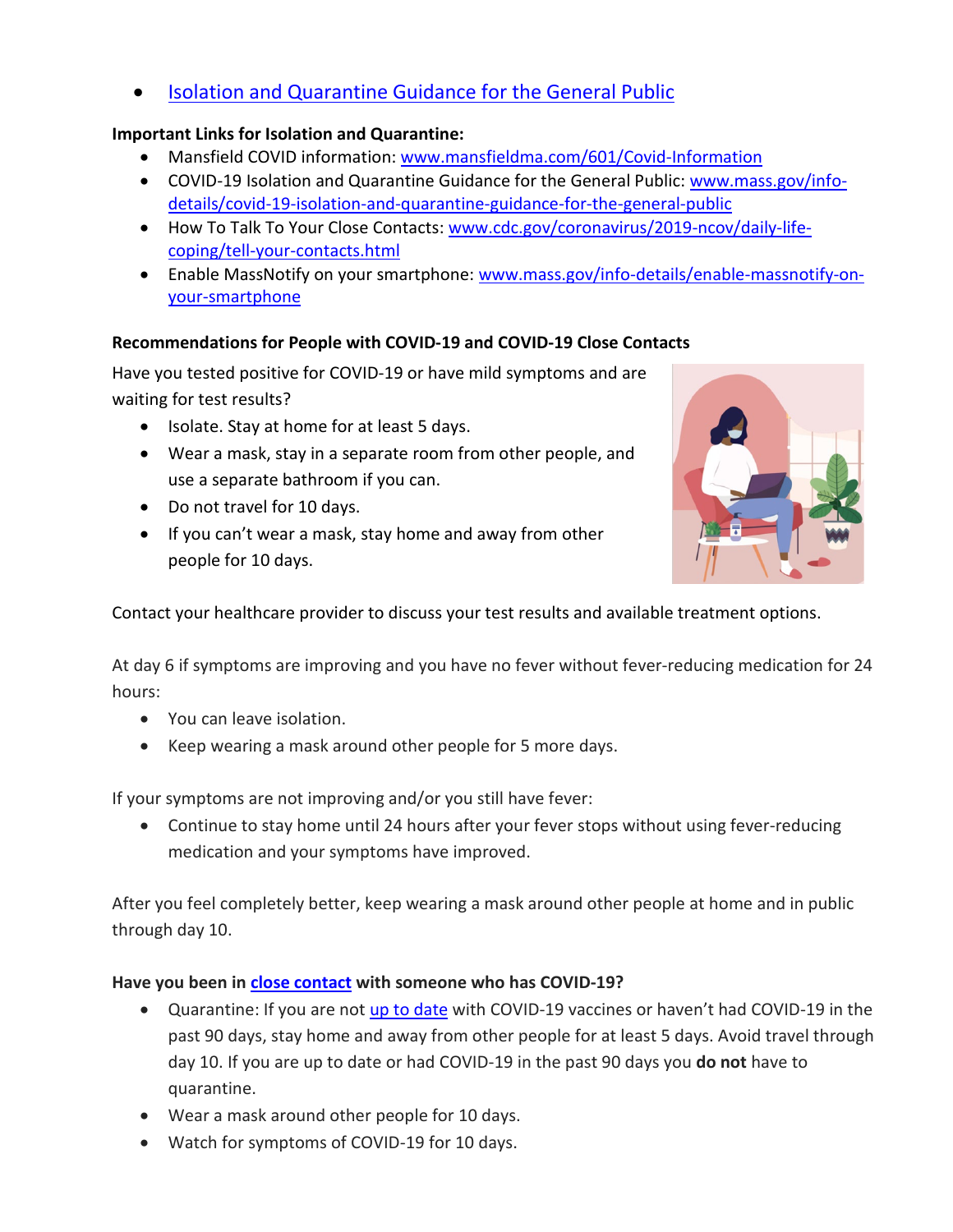Get tested on or after day 5 or if you have symptoms. People who had COVID-19 in the past 90 days should only get tested if they develop symptoms.

**The CDC has a new** [COVID-19 Quarantine and Isolation \(Q&I\) Calculator](https://protect-us.mimecast.com/s/ITAHCW6pAlhYKkOfnm4Tg?domain=cdc.gov) which offers customized information to address each unique situation. It takes the stress out of figuring when, and for how long, people with COVID-19 and close contacts need to stay home, get tested, and wear a wellfitting mask. Developed in response to requests from partners and the public, the calculator provides important information about what precautions people with COVID-19 and their close [contacts](https://protect-us.mimecast.com/s/leLqCXDqB0uNRJ2Tm_mBb?domain=cdc.gov) can take to protect loved ones and slow the spread of COVID-19 in their communities.

### • [Public Health Advisory regarding COVID-19 Testing](https://www.mass.gov/advisory/public-health-advisory-regarding-covid-19-testing)

The Massachusetts Department of Public Health advises all residents to seek COVID-19 tests when exhibiting [COVID symptoms,](https://www.mass.gov/info-details/about-covid-19#symptoms-) or five days following a known close contact with someone diagnosed with COVID pursuant to MA DPH quarantine and isolation protocols, updated in accordance with the new CDC guidance.

#### **Important Links for Testing:**

- CDC's online COVID-19 Viral Testing Tool: [https://bit.ly/covid-testing-tool](https://bit.ly/covid-testing-tool?fbclid=IwAR2ddn7qeVY_b_v0O-rkK3en8x-EPMGTVlQDDSNZxwhZrjtH_hTNHEzYKP8)
- MA DPH COVID-19 Testing information: <https://www.mass.gov/covid-19-testing>
- Find a COVID-19 Test: [https://www.mass.gov/info-details/find-a-covid-](https://www.mass.gov/info-details/find-a-covid-19-test)[19-test](https://www.mass.gov/info-details/find-a-covid-19-test)
- Using a COVID-19 Self-Test: [https://www.mass.gov/info-details/using-a](https://www.mass.gov/info-details/using-a-covid-19-self-test)[covid-19-self-test](https://www.mass.gov/info-details/using-a-covid-19-self-test)
- CDC COVID-19 Testing: [https://www.cdc.gov/coronavirus/2019](https://www.cdc.gov/coronavirus/2019-ncov/testing/index.html) [ncov/testing/index.html](https://www.cdc.gov/coronavirus/2019-ncov/testing/index.html)
- **Every home in the U.S. is eligible to order 2 sets of 4 free at-home tests. If you already ordered your first set, order a second today.** Order free

At-Home COVID-19 Tests:<https://special.usps.com/testkits>



### • [COVID-19 Mask Requirements](https://www.mass.gov/info-details/covid-19-mask-requirements)

#### **Important Links for Masks and Respirators:**

- COVID-19 Mask Information: [www.mass.gov/info-details/covid-19-mask-information](http://www.mass.gov/info-details/covid-19-mask-information)
- Types of Masks and Respirators[: www.cdc.gov/coronavirus/2019-ncov/prevent-getting](http://www.cdc.gov/coronavirus/2019-ncov/prevent-getting-sick/types-of-masks.html)[sick/types-of-masks.html](http://www.cdc.gov/coronavirus/2019-ncov/prevent-getting-sick/types-of-masks.html)
- Your Guide to Masks: [www.cdc.gov/coronavirus/2019-ncov/prevent-getting-sick/about-face](http://www.cdc.gov/coronavirus/2019-ncov/prevent-getting-sick/about-face-coverings.html)[coverings.html](http://www.cdc.gov/coronavirus/2019-ncov/prevent-getting-sick/about-face-coverings.html)